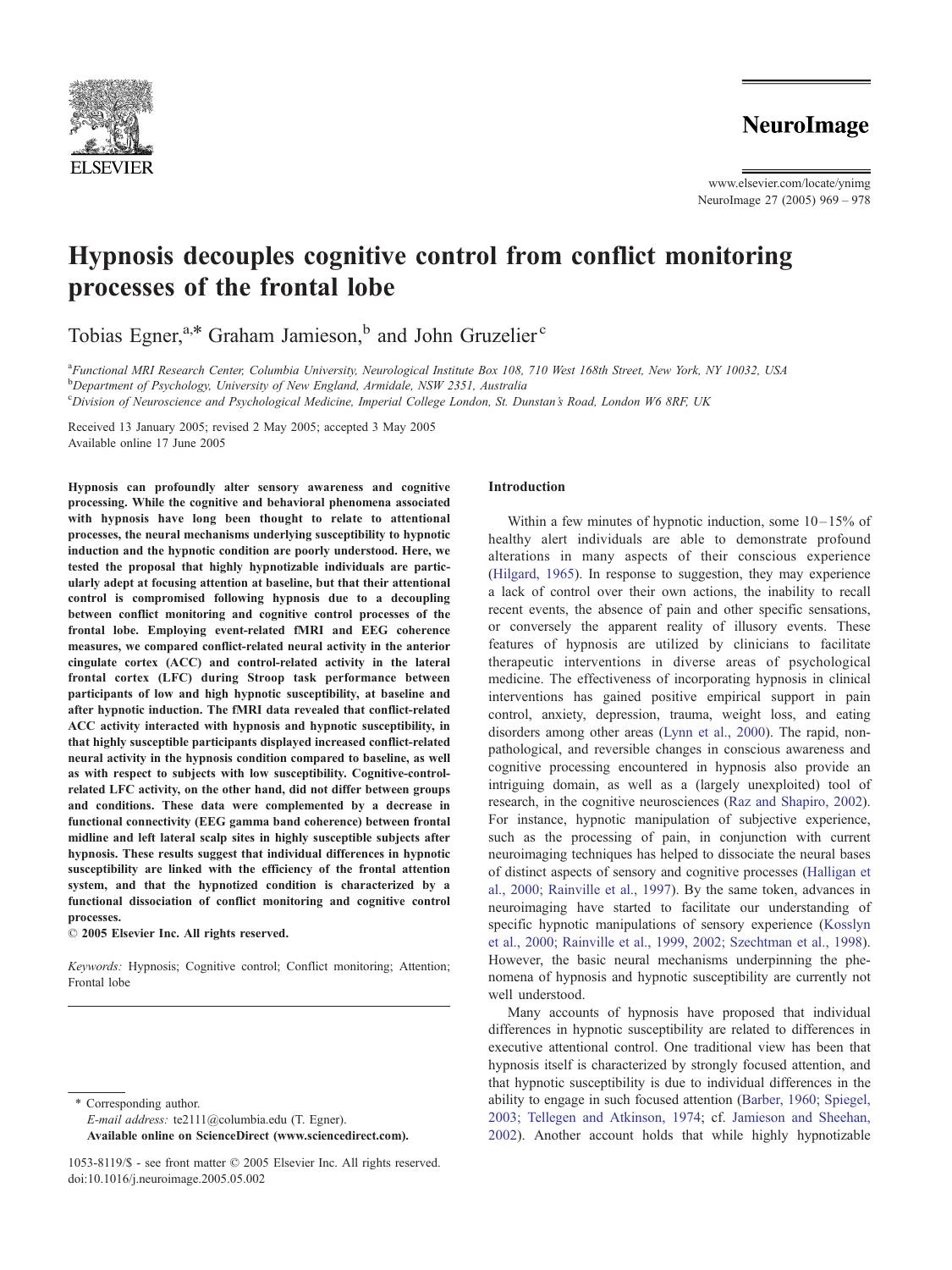subjects may be exceptionally adept at focusing attention at baseline, their attentional control is largely compromised following hypnotic induction ([Crawford and Gruzelier, 1992; Gruzelier,](#page-8-0) 1990; Hilgard, 1965, 1977; 1998; Woody and Bowers, 1994).

The latter model has received support from a series of studies showing that participants with high, but not low susceptibility exhibit impaired attentional control after hypnotic induction, as evidenced by deteriorated error performance on the Stroop ([MacLeod, 1991; Stroop, 1935\)](#page-8-0) paradigm ([Jamieson and Sheehan,](#page-8-0) 2004; Kaiser et al., 1997; see also [Nordby et al., 1999\)](#page-8-0), and attenuated orienting responses ([Gruzelier and Brow, 1985; Gruze](#page-8-0)lier et al., 1988). Support has also been forthcoming from neuropsychological evidence which, inter alia, has often suggested that left anterior functions in particular appear to be compromised during hypnosis in more highly susceptible participants; measures have encompassed event-related potentials ([Jutai et al., 1993\)](#page-8-0), haptic sorting ([Cikurel and Gruzelier, 1990; Gruzelier et al., 1984\)](#page-8-0), and letter versus category word fluency tasks ([Gruzelier and](#page-8-0) Warren, 1993; Kallio et al., 2001; cf. [Aikins and Ray, 2001\)](#page-7-0). It should be noted that these observations refer to performance after generic hypnotic inductions that do not entail specific instructions aimed at eliminating interference effects. In cases where such instructions are given, Stroop interference in hypnotic as well as post-hypnotic performance may be reduced in highly susceptible individuals [\(Raz et al., 2002, 2003; Sheehan et al., 1988\)](#page-9-0).

These observations have been tied to neurophysiological hypotheses relating hypnosis in highly susceptible individuals to alterations of anterior brain functions such as selective inhibition, disconnection, and dissociation of the frontal lobe ([Gruzelier, 1990,](#page-8-0) 1998, 2000, 2004), or decoupling between conflict monitoring and cognitive control functions of the frontal attention system (see below) ([Jamieson and Sheehan, 2004\)](#page-8-0). The current study aimed at directly testing the merits of the ''focused attention'' model and the ''impaired attention'' model of hypnosis at the neural level, by capitalizing on recent advances in the understanding of the neural bases of frontal attention processes.

Much recent work on characterizing the functional neuroanatomy of attentional control suggests the existence of dissociable sub-processes of conflict monitoring and cognitive control, performed by the dorsal anterior cingulate cortex (ACC) and lateral frontal cortex (LFC), respectively ([Botvinick et al., 2001;](#page-7-0) MacDonald et al., 2000). It has been proposed that the ACC performs continuous monitoring of potential response conflict (due to interference or ''crosstalk'' between different processing streams), and that in the case of high conflict detection, the LFC implements cognitive control, resolving conflict by biasing information processing towards task-relevant properties ([Botvi](#page-7-0)nick et al., 2001; for recent reviews, see [Botvinick et al., 2004;](#page-7-0) Ridderinkhof et al., 2004). An ample body of data from neuroimaging studies supports the notion that ACC activation covaries with levels of response conflict in selective attention tasks, such as the Stroop paradigm (e.g., [Botvinick et al., 1999; Carter et al.,](#page-7-0) 2000; Casey et al., 2000; MacDonald et al., 2000; Ullsperger and von Cramon, 2001). Varying levels of behavioral interference effects across individuals have been shown to be directly positively correlated with ACC activation ([Botvinick et al., 1999; Carter et](#page-7-0) al., 2000; Casey et al., 2000), making it possible to employ conflict-related ACC activity as a marker of the level of conflict experienced by the individual subject ([Richeson et al., 2003\)](#page-9-0).

Support for the view that the LFC implements cognitive control stems from research showing increased left LFC

activation in anticipation of cued high conflict, but not low conflict Stroop trials ([MacDonald et al., 2000\)](#page-8-0). MacDonald and colleagues manipulated the expectation of conflict (and by inference the strategic allocation of cognitive control) by switching between cued word-naming (low conflict) and color-naming (high conflict) Stroop trials, and demonstrated a dissociation between preparatory LFC activation and trial-conflict-related ACC activation. In another recent fMRI Stroop study, left LFC activation has been shown to be inversely related to levels of response conflict, correlating positively with reduced interference effects following high conflict trials ([Egner and Hirsch, 2005\)](#page-8-0), as would be expected from brain regions underpinning cognitive control ([Botvinick et al., 2001\)](#page-7-0).

We employed event-related fMRI in order to assess conflictand control-related activity in the ACC and LFC at varying levels of response conflict in a Stroop paradigm in participants of high and low hypnotic susceptibility, before and following hypnotic induction (not containing specific Stroop-related instructions). Participants performed a variant of the Stroop task that consisted of four trial types of varying response conflict: word-naming of congruent stimuli (low conflict), word-naming of incongruent stimuli and color-naming of congruent stimuli (moderate conflict), and color-naming of incongruent stimuli (high conflict). Note that congruent trials incur neural conflict (e.g., [Bench et al., 1993;](#page-7-0) Carter et al., 1995) due to simultaneous activation in pathways that compete for response selection, even though the final correct response would be identical. This conflict is expected to be greater in color-naming trials for the same reason that incongruent trials cause greater conflict in color- than in word-naming, namely, the more ballistic nature of the word-naming process. We expected that, across groups and conditions, ACC activity would vary as a function of response conflict, and that cognitive-control-related LFC regions would be more activated in color-naming than in word-naming trials (see [MacDonald et al., 2000\)](#page-8-0). Between groups and conditions, however, the focused attention and the impaired attention models of hypnosis make opposing predictions: The focused attention model predicts superior efficiency of executive attention (i.e., less conflict-related ACC activation) in highly susceptible subjects both at baseline and after hypnotic induction, relative to subjects with low susceptibility. The impaired attention model, on the other hand, predicts superior efficiency in highly susceptible subjects at baseline, but decreased attentional efficiency (i.e., more conflict-related ACC activation) after hypnotic induction, relative to subjects with low susceptibility. Additionally, we explored how the predicted effect of hypnosis on conflictrelated ACC activity could be related to control-related processing in the LFC, and/or changes in functional connectivity between medial and lateral frontal cortical sites. To assess functional connectivity between ACC and LFC at a high temporal resolution, we measured EEG coherence between frontal midline and lateral scalp electrodes in the same participants as in the fMRI study, performing the same experimental paradigm.

# Methods

## Subjects

Twenty-two healthy right-handed participants (mean age =  $26.5$ ,  $SD = 5.6$ ; ten females), eleven of low and eleven of high hypnotic susceptibility, gave informed consent to take part in this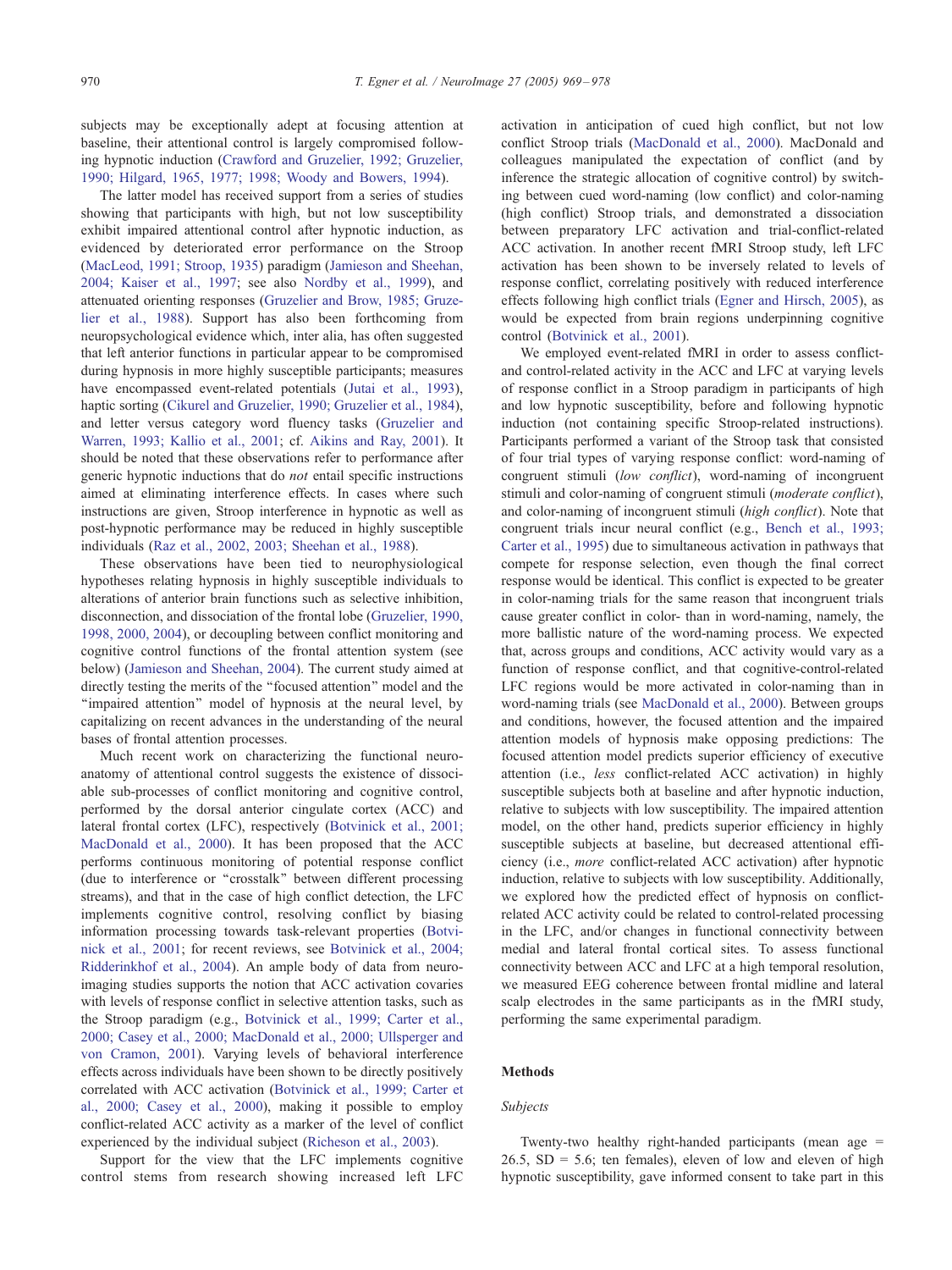study, which received ethical approval by the Riverside Research Ethics Committee, West London (ref. RREC 3193). Participants were derived from a pool of pre-tested subjects, on the basis of their hypnotic susceptibility. Hypnotic susceptibility was determined through pre-screening in group hypnosis sessions with the Harvard Group Scale of Hypnotic Susceptibility, Form A (HGSHS-A) [\(Shor and Orne, 1962\)](#page-9-0), followed by an individual hypnotic induction with the Stanford Hypnotic Susceptibility Scale Form C (SHSS-C) ([Weitzenhoffer and Hilgard, 1962\)](#page-9-0). Participants were classed as having low susceptibility if both their Harvard and SHSS-C scores were  $\leq$ 3 (group mean score = 1.7), and as having high susceptibility if both their Harvard and SHSS-C scores were  $\geq$ 9 (group mean score = 9.8). Baseline versus post-hypnosis selfreport ratings on 10-point Likert-scales of level of hypnosis in this study disclosed a highly significant hypnosis  $\times$  susceptibility interaction ( $P \le 0.001$ ), due to increased reported hypnotic depth in the highly susceptible participants only ( $P \le 0.001$ ).

# Stroop task and procedure

This variant of the Stroop paradigm was created and presented using Presentation software (Neurobehavioral Systems, [http://](http://www.nbs.neuro%1Ebs.com) www.nbs.neuro-bs.com). The task consisted of two word stimuli (''red'' and ''green'', font size 32, Times New Roman) presented in either red or green hue for 1500 ms centrally on a black background, with a stimulus-onset interval of 10480 ms (4 TRs). This represents a "slow" event-related design, approximately replicating the event-timing employed in [MacDonald et al.](#page-8-0) (2000). Stimuli were presented in two runs of eight alternating blocks of word-naming versus color-naming instructions, with six congruent and incongruent stimuli presented in random order in each block. Subjects were instructed to respond as quickly and accurately as possible to each stimulus by pushing either the left (for "red") or right (for "green") button on an MRI-compatible response device, with their left or right index finger, respectively. The task was run once at baseline, and once following hypnosis, with order of hypnotic condition counterbalanced across participants and groups. In the MRI scanner, stimuli were presented via a projector to a mirror screen located at the head of the bore, which the participants could view via a mirror attached to the head coil. In the EEG laboratory, stimulus delivery was implemented via a 17-in. screen positioned approximately 1 m away from the participants.

## Hypnosis procedure

Hypnosis induction and Stroop task instructions were administered via headphones from an audiotape after the subject was comfortably placed in the bore of the scanner (or after the EEG electrode cap preparation). These instructions were recorded in the voice of the experimenter by whom subjects had been individually screened (and who dealt with subjects at each subsequent testing session). The hypnotic induction was specifically tailored to the needs of fMRI testing and utilized suggestions which incorporated and reframed potentially uncomfortable aspects of the scanner environment in a non-threatening manner. The induction made no reference to suggestions of relaxation, heaviness, or sleep. Identical instructions were played in both fMRI and EEG testing sessions, except for the exclusion of scanner-specific references in the EEG session. A transcript of taped instructions is available upon request.

## fMRI data acquisition

Images were acquired employing a standard head coil with a Siemens Vision 1.5-T scanner (Erlangen, Germany) at Charing Cross Hospital, London. Functional images were recorded axially along the  $AC-PC$  plane with a  $T2^*$ -weighted gradient-echo echoplanar imaging (EPI) sequence (echo time  $TE = 60$  ms, acquisition time  $TA = 2400$  ms, repetition time  $TR = 2620$  ms, flipangle 90 $^{\circ}$ , in-plane resolution 3.5 mm  $\times$  3.5 mm) affording whole brain coverage with 25 contiguous slices of 5 mm thickness. For each run of the Stroop task, there were 229 image acquisitions, with the first 5 scans being discarded to allow the scanner to reach steady state magnetic saturation. T1\*-weighted structural images were acquired with an MP-RAGE sequence (TE =  $4 \text{ ms}$ , TI =  $300 \text{ s}$ ms, in-plane resolution 1 mm  $\times$  1 mm, effective slice thickness = 2 mm, 128 slices).

# fMRI data analysis

Functional MRI data were analyzed using SPM2 software (Wellcome Department of Cognitive Neurology, London, UK; see [http://www.fil.ion.ucl.ac.uk/spm\)](http://www.fil.ion.ucl.ac.uk/spm). EPI volumes were corrected for differences in acquisition slice-timing, spatially realigned to the first volume of the first session, and a mean EPI image was calculated to which the structural image was co-registered. Transformation parameters were derived from normalizing the coregistered structural image to a template brain within the stereotactic space of the Montreal Neurological Institute (MNI), and the derived parameters were then applied to the EPI volumes. Normalized images were smoothed with a Gaussian kernel of  $7 \times 7 \times 10$  mm full-width at half-maximum (twice the size of the original voxel dimensions). Functional data were analyzed using a general linear model (GLM) approach ([Friston et al., 1995\)](#page-8-0). Regressors of event-related BOLD responses were modeled in each subject for correct responses from each trial type (word-congruent, word-incongruent, color-congruent, color-incongruent) using a standard hemodynamic response function (canonical HRF), and were used as covariates in GLM analyses for each subject in order to generate voxel-based statistical parametric maps (SPM). Error trials were modeled as a separate regressor. To remove lowfrequency temporal confounds, data were high-pass filtered (128 s), and an autoregressive function (AR-1 in SPM2) was employed to estimate for temporal autocorrelation in the data and correct the degrees of freedom accordingly. Contrast SPMs were calculated for each subject individually and these contrasts were then employed for random effects analyses at the group level.

A priori analyses of conflict-related ACC activation were carried out in the following way: First, event-related activations to moderate and high conflict stimuli were assessed across groups and conditions within the ACC, as defined by an anatomical ROI mask consisting of Brodmann areas BA 24 and BA 32, applied with the WFU Pick Atlas (see [http://](http://www.rad.wfubmc.edu/fmri) www.rad.wfubmc.edu/fmri) ([Maldjian et al., 2003\)](#page-8-0). Activation foci within the ACC that significantly activated above a false discovery rate (FDR) ([Genovese et al., 2002\)](#page-8-0) threshold of 5% (i.e.,  $P \leq 0.05$ , corrected) and a cluster-extent threshold of a minimum of 10 contiguous voxels to both moderate and high conflict stimuli were then employed as a functional ROI, created with Marsbar software ([Brett et al., 2002;](#page-7-0) [http://](http://marsbar.sourceforge.net/) marsbar.sourceforge.net/). From this functionally defined ROI, mean conflict-related activation data were extracted for each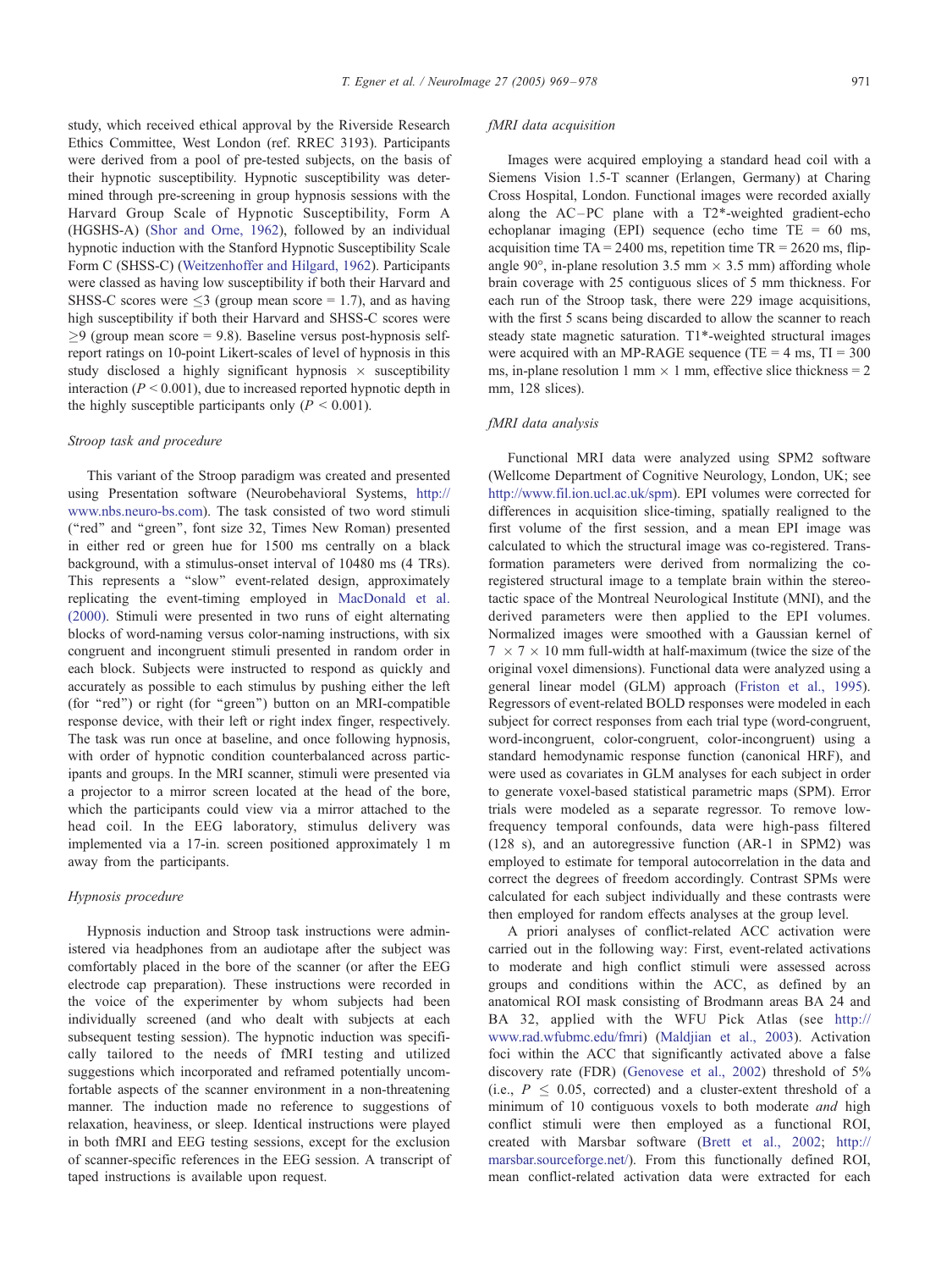<span id="page-3-0"></span>subject and entered into a  $2 \times 2$  condition (baseline vs. hypnosis) by group (low vs. high susceptibility) analysis of variance (ANOVA). Subsequently, we employed the same analysis strategy to assess activation in putative cognitive control regions of the LFC, namely, by defining functional ROIs exhibiting more activation on color-naming than on wordnaming trials within an anatomical ROI comprising BAs 8, 9, 10, and  $44 - 46$ .

### EEG acquisition and analysis

EEG was recorded in the Cognitive Neuroscience laboratory, Imperial College London, Charing Cross campus on a Neuroscan Synamps system (Compumedics Inc.) in an electrically shielded chamber via a 28-channel Electro-cap (ECI International). Signal was acquired and digitized at a sampling rate of 500 Hz and passed through a 0- to 100-Hz bandpass filter (24 dB/octave roll-off). Electrodes were placed in accordance with the international  $10-20$ system, with a ground electrode placed 1.5 cm anterior to the central frontal electrode (FZ), and referenced off-line to linked earlobe electrodes. All electrode impedances were kept below 10  $k\Omega$ . The electrooculogram (EOG) was recorded with tin cup electrodes placed on the orbis occularis muscle above and below the left eye, and on the left and right outer canthi, approximately 1 cm lateral to either eye. Eye-blinks, horizontal, and vertical eyemovements were removed by applying an offline artifact correction algorithm ([Croft and Barry, 2000\)](#page-8-0). All data processing and analyses were carried out with Neuroscan software (version 4.2). EOG-corrected data were epoched into 1024-ms intervals around each stimulus presentation  $(-100 \text{ ms} - 924 \text{ ms})$  and baselinecorrected with respect to a 100-ms pre-stimulus interval. Epochs containing amplitude fluctuations exceeding  $\pm 100 \mu V$  were rejected as artifact-contaminated. The EEG epochs were grouped according to the four trial categories (word-congruent, word-incongruent, color-congruent, color-incongruent) for the wakeful and hypnotic task conditions separately, excluding error trials. Average coherence values were then calculated for delta  $(0-3.9 \text{ Hz})$ , theta  $(4-7.9 \text{ Hz})$ Hz), alpha  $(8-12.9 \text{ Hz})$ , beta  $(13-29.9 \text{ Hz})$ , and gamma  $(30-49.9 \text{ Hz})$ Hz) frequency bands and used in the statistical analyses (see Results). The EEG recordings were carried out approximately 2 to 4 weeks after the fMRI recordings.

# Results

# fMRI behavioral data

Subjects exhibiting outlier values ( $>2$  SD from the mean) were excluded from the behavioral data analyses, and error trials were excluded from RT analyses. Significant Stroop interference effects



### **High Conflict**

Fig. 1. Stroop performance and ACC BOLD responses at varying levels of response conflict. (A) Mean reaction times ( $\pm$ SEM) for the different Stroop trial types. (B) Mean accuracy rates (±SEM) for the different Stroop trial types. (C) Significant activations to moderate response conflict (top panel: incongruent word-naming/congruent color-naming > congruent word-naming) and the high conflict contrast (bottom panel: incongruent color-naming > congruent wordnaming) in the (right) ACC. Activity is displayed at a false discovery rate (FDR) of  $P = 0.05$  with an extent threshold of at least ten contiguous voxels. For display purposes, activations are superimposed on a partially inflated right hemisphere medial wall of a normalized single subject T1 scan (segmentation and inflation was carried out with Brain VISA software; [http://brainvisa.info/index.html\)](http://brainvisa.info/index.html).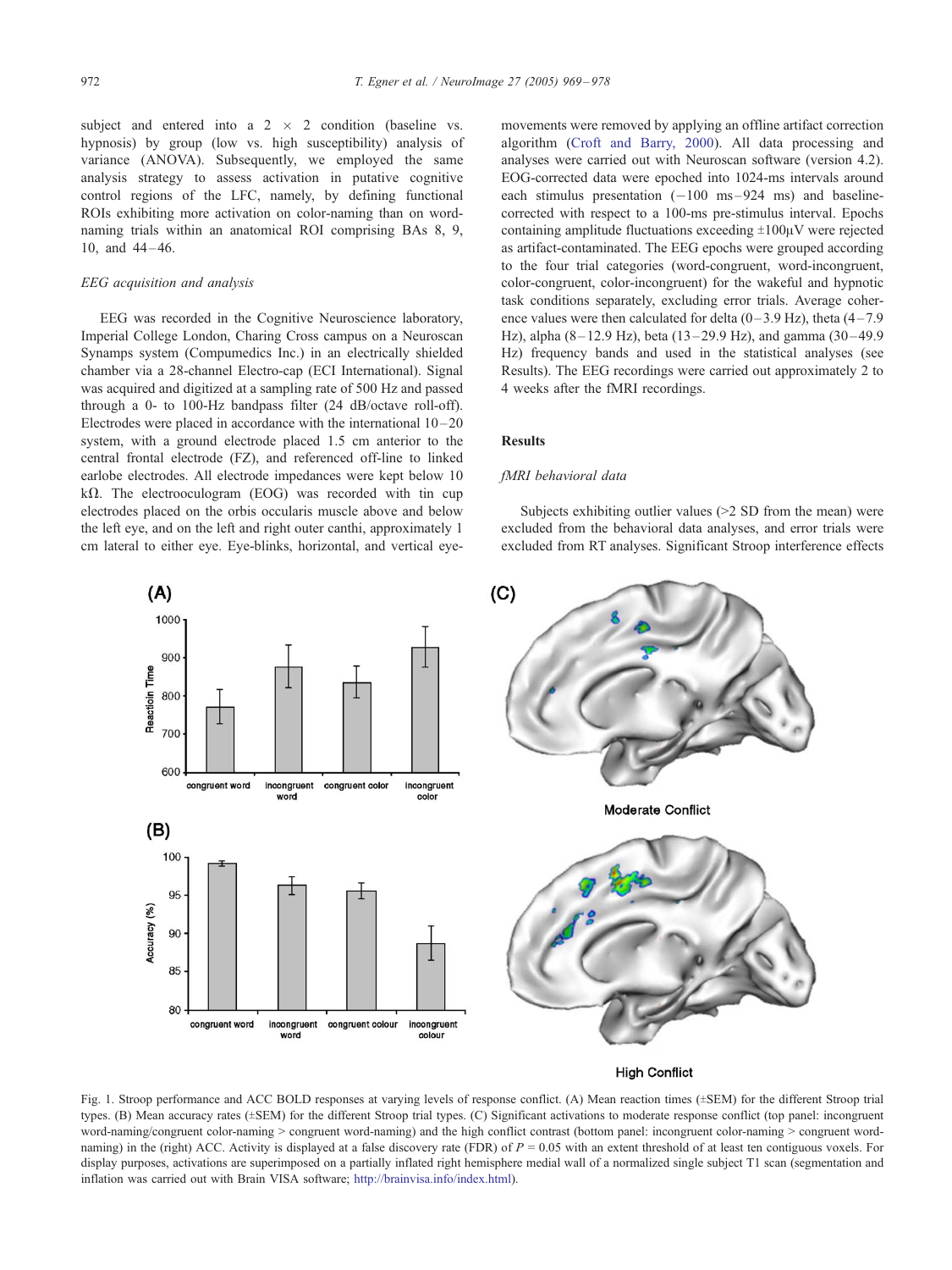were observed in the RT data ([Fig. 1A](#page-3-0)) for both congruency  $(F[1,18] = 18.25; P \le 0.001)$  and type of instruction  $(F[1,18]) =$ 7.02;  $P \le 0.05$ ). In line with expectations, RTs to high conflict trials were largest, significantly larger than in moderate conflict trials (t[19] = 3.64;  $P < 0.005$ ; t[19] = 1.75;  $P = 0.097$ ) and in low conflict trials  $(t[19] = 5.64; P < 0.001)$ . Compared to the low conflict trials, RTs were significantly larger in both moderate conflict conditions  $(t[19] = 4.44; P \le 0.001; t[19] = 2.59; P \le$ 0.05), with no difference in RTs between moderate conflict trials. The accuracy data mirrored the interference effects of the RT results ([Fig. 1B](#page-3-0)), main effects being detected for congruency  $(F[1,18] = 24.84; P \le 0.001)$ , and instruction  $(F[1,18] = 10.89;$  $P = 0.005$ ). As expected, high conflict trials produced most errors, significantly more than the moderate conflict  $(t[19] = 2.83; P <$ 0.05;  $t[19] = 3.59$ ;  $P < 0.005$ ), and low conflict trials  $(t[19] = 4.55$ ;  $P < 0.001$ ). Both moderate conflict trial types induced significantly higher error rates than the low conflict condition ( $t[19] = 2.75$ ;  $P \le$ 0.05;  $t[19] = 3.22$ ;  $P = 0.005$ ), with no difference in accuracy between the moderate conflict conditions. There were no effects involving hypnotic induction or susceptibility variables.

# fMRI imaging data

In order to verify that ACC activation was susceptible to the manipulation of conflict levels in the current study, blood oxygenation level-dependent (BOLD) responses to different levels of response conflict were assessed within the ACC by comparing event-related activation in moderate versus low conflict trials (moderate conflict contrast), and in high versus low conflict trials (high conflict contrast), excluding error trials. As hypothesized, the extent of ACC activation increased with conflict level across groups and conditions, as can be seen in [Fig. 1C](#page-3-0) (see Table 1 for summary of activations). ACC regions that were susceptible to both moderate and high conflict contrasts served as a functional ROI for comparing activations between groups and conditions (see [Fig. 2A](#page-5-0) and Table 1). A  $2 \times 2$  condition (baseline vs. hypnosis) by

group (low vs. high susceptibility) ANOVA on conflict-related activation revealed a significant condition  $\times$  group crossover interaction effect  $(F[1,20] = 6.27; P \le 0.05)$ , as shown in [Fig. 2B](#page-5-0). This interaction effect was characterized by significantly higher ACC activation in highly susceptible subjects compared to subjects with low susceptibility in the hypnotic condition  $(t[20] = 2.25; P \le$ 0.05), but not at baseline  $(t[20] = 1.58; P = 0.13)$ . Furthermore, conflict-related ACC activation in the highly susceptible subjects showed a significant increase from baseline to hypnosis  $(t[10] =$ 2.67;  $P < 0.05$ ), whereas there was a non-significant decrease in the subjects with low susceptibility  $(t[10] = 1.10; P = 0.29)$ . In order to corroborate these results in the more traditional framework of comparing incongruent to congruent trials, these trials were contrasted irrespective of color- or word-naming instructions. This contrast identified a conflict-related activation cluster (26 voxels) in the right medial frontal gyrus (BA 32;  $x = 6$ ,  $y = 8$ ,  $z = 44$ ). This cluster showed the same pattern of condition  $\times$  group interaction as the previous conflict-responsive ROIs  $(F[1,20] = 5.10; P \le$ 0.05), characterized by a significant increase in activity from baseline to hypnosis in the highly susceptible subjects only  $(t[10] =$ 2.37;  $P < 0.05$ ).

LFC regions of cognitive control were identified by contrasting color-naming with word-naming trials across groups and conditions. Within bilateral LFC, no region displayed significant activation for this contrast at an FDR of  $P \le 0.05$ . However, when adjusting the statistical threshold to an uncorrected voxelwise level of  $P \leq 0.001$ , a single significant activation cluster (27 voxels) was obtained in the left LFC (see [Fig. 3A](#page-5-0)), namely, in the left inferior frontal gyrus (GFi) in BA45 ( $x = -56$ ,  $y = 14$ ,  $z = 5$ ). A 2  $\times$  2 condition (baseline vs. hypnosis) by group (low vs. high susceptibility) ANOVA on control-related activity in this ROI revealed no main or interaction effects ([Fig.](#page-5-0) 3B), indicating that there were no differences in the allocation of cognitive control resources between groups and conditions. Finally, an exploratory analysis of condition by group effects across the whole brain as well as regions of interest (bilateral

Table 1

| Anterior cingulate foci activated by moderate response conflict, high response conflict, or both |  |  |  |  |  |  |  |  |  |
|--------------------------------------------------------------------------------------------------|--|--|--|--|--|--|--|--|--|
|--------------------------------------------------------------------------------------------------|--|--|--|--|--|--|--|--|--|

|                   | Talairach |    | Talairach coordinates |       |                  | Cluster size | Voxelwise $P$   |  |
|-------------------|-----------|----|-----------------------|-------|------------------|--------------|-----------------|--|
|                   | Label     | BA | $\boldsymbol{\chi}$   | y     | $\boldsymbol{Z}$ |              | (FDR-corrected) |  |
| Moderate conflict | CG        | 24 | $\overline{4}$        | $-22$ | 34               | 24           | 0.004           |  |
|                   | CG        | 24 | 12                    | 8     | 48               | 11           | 0.012           |  |
|                   | CG        | 24 | $-2$                  | $-22$ | 36               | 12           | 0.012           |  |
|                   | CG        | 24 | 16                    | $-4$  | 46               | 42           | 0.012           |  |
|                   | AC        | 32 | 8                     | 43    | 13               | 25           | 0.016           |  |
|                   | CG        | 32 | $-2$                  | 8     | 40               | 18           | 0.025           |  |
| High conflict     | AC        | 32 | $\overline{4}$        | 40    | 16               | 421          | 0.016           |  |
|                   | AC        | 32 | $-2$                  | 36    | 24               | 102          | 0.017           |  |
|                   | CG        | 24 | $\overline{4}$        | 22    | 34               | 20           | 0.017           |  |
|                   | CG        | 32 | $-2$                  | 16    | 42               | 38           | 0.019           |  |
|                   | CG        | 24 | $-2$                  | $-22$ | 34               | 16           | 0.020           |  |
|                   | AC        | 32 | 18                    | 34    | 24               | 10           | 0.023           |  |
|                   | CG        | 24 | $-4$                  | 4     | 28               | 20           | 0.028           |  |
| Overlap           | CG        | 24 | 4                     | $-22$ | 34               | 12           | 0.001           |  |
|                   | CG        | 24 | 12                    | 8     | 48               | 11           | 0.001           |  |
|                   | CG        | 24 | $-2$                  | $-22$ | 36               | 11           | 0.001           |  |
|                   | CG        | 24 | 16                    | $-4$  | 46               | 37           | 0.001           |  |
|                   | AC        | 32 | 8                     | 43    | 13               | 24           | 0.001           |  |
|                   | CG        | 32 | $-2$                  | 8     | 40               | 10           | 0.001           |  |

Note.  $BA = Brod$ mann Area; Talairach labels:  $CG = Cingulate Gyrus$ ,  $AC = Anterior Cingulate$ .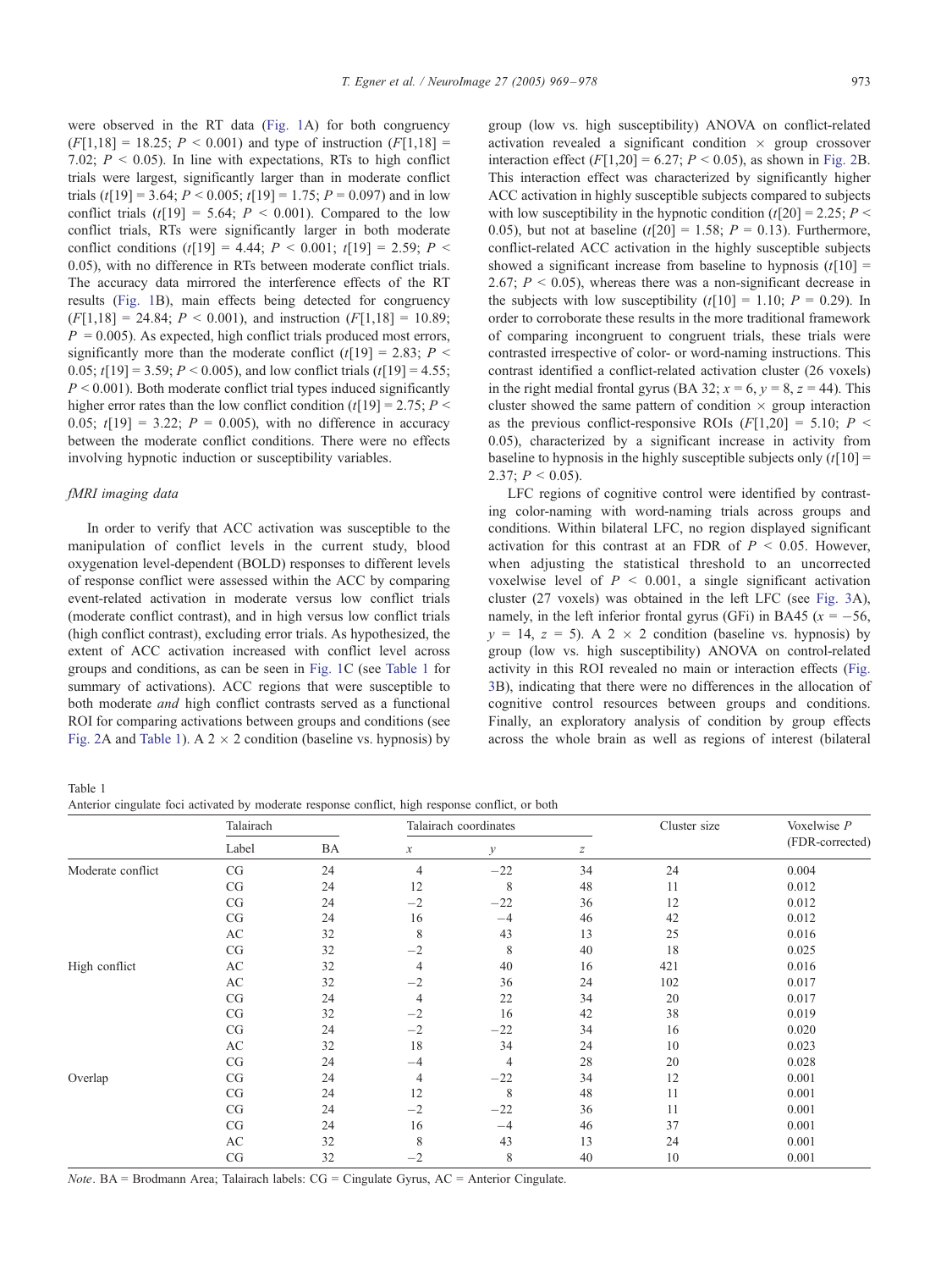<span id="page-5-0"></span>

Fig. 2. Conflict-susceptible regions of the ACC and their response magnitudes in subjects of low and high hypnotic susceptibility, at baseline and following hypnosis. (A) ACC ROIs displaying significant activation  $(FDR < 0.05)$  to both moderate and high response conflict, superimposed on a partially inflated right hemisphere medial wall of a normalized single subject T1 scan (segmentation and inflation was carried out with Brain VISA software; [http://brainvisa.info/index.html\)](http://brainvisa.info/index.html). (B) Mean conflict-related ACC activity (beta weights  $\pm$  SEM) from the ROIs in panel A for baseline and hypnotic conditions, in participants with low and high hypnotic susceptibility.

prefrontal and parietal cortices) did not yield any significant effects after correction for multiple comparisons. When lowering the statistical threshold to uncorrected voxelwise  $P < 0.001$ , a single cluster (18 voxels) was found in the left parahippocampal gyrus (BA 28;  $x = -20$ ,  $y = -20$ ,  $z = -22$ ), where highly susceptible subjects displayed a hypnosis-specific increase in activation, compared to subjects with low susceptibility. In summary, in accordance with the impaired attention model hypotheses, highly susceptible participants were characterized by a significantly decreased efficiency of conflict resolution in the hypnotic condition, relative to baseline as well as with respect to participants with low susceptibility. The significant increase in conflict-related ACC activity in highly susceptible subjects in the hypnosis condition was not accompanied by a commensurate increase in cognitive-control-related LFC activation.

# EEG behavioral data

Subjects exhibiting outlier values ( $>2$  SD from the mean) were excluded from the behavioral data analyses, and error trials were excluded from RT analyses. Stroop reaction time data revealed the familiar main effects of stimulus congruency  $(F[1,18] = 37.5; P <$ 0.001) and instruction  $(F[1,18] = 12.0; P < 0.005)$ . High conflict trials were associated with slower reaction times than moderate

conflict trials  $(t[19] = 6.58; P \le 0.001; t[19] = 3.26; P \le 0.005$ , and low conflict trials  $(t[19] = 8.70; P \le 0.001)$ . The two moderate conflict conditions did not differ from each other, but both induced significantly slower responses than the low conflict trials  $(t[19] =$ 4.22;  $P < 0.001$ ;  $t[19] = 2.9$ ;  $P < 0.01$ ). No hypnosis or hypnotic susceptibility effects were obtained. Response accuracy again was affected by stimulus congruency  $(F[1,18] = 16.35; P \le 0.005)$  and instruction  $(F[1,18] = 5.44; P < 0.05)$ . High conflict trials displayed the lowest accuracy rate, inducing significantly more errors than moderate conflict trials  $(t[19] = 2.86; P \le 0.05; t[19] =$ 1.93;  $P = 0.069$ , and low conflict trials  $(t[19] = 3.51$ ;  $P \le 0.005$ ). Furthermore, moderate conflict trials induced higher error rates than low conflict trials  $(t[19] = 4.20; P \le 0.001; t[19] = 2.57; P \le$ 0.05). However, these accuracy data were qualified by a hypnosis  $\times$  susceptibility interaction (F[1,18] = 4.79;  $P < 0.05$ ), as participants with low susceptibility improved their accuracy in the hypnotic condition  $(t[19] = 2.60; P < 0.05)$ , while highly susceptible participants did not (see [Fig. 4A](#page-6-0)).

# EEG coherence data

Functional connectivity (EEG coherence) between neural processes in frontal midline (Fz electrode) and left dorsolateral frontal sites (F3 electrode) was calculated for delta, theta, alpha, beta, and gamma frequency bands (see Methods), and employed



Fig. 3. Cognitive-control-related area in left LFC and its response magnitudes in subjects of low and high hypnotic susceptibility, at baseline and following hypnosis. (A) LFC ROI displaying significantly higher activation (uncorrected  $P \leq 0.001$ ) to color-naming than to word-naming trials, superimposed on a partially inflated left hemisphere of a normalized single subject T1 scan (segmentation and inflation was carried out with Brain VISA software; [http://brainvisa.info/index.html\)](http://brainvisa.info/index.html). (B) Mean controlrelated LFC ROI activity (beta weights  $\pm$  SEM) for baseline and hypnotic conditions, in participants with low and high hypnotic susceptibility.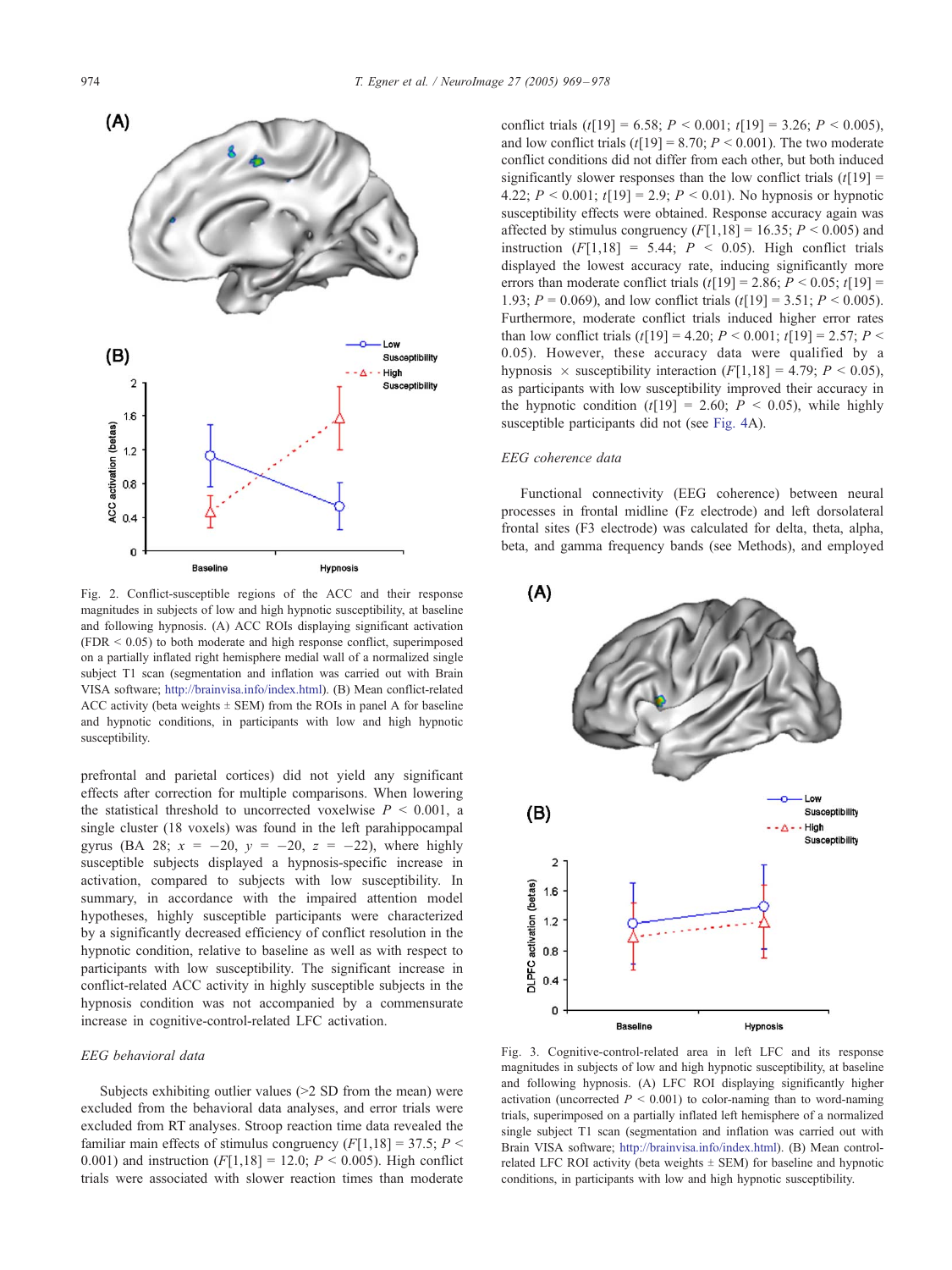<span id="page-6-0"></span>

Fig. 4. Stroop accuracy data and EEG gamma band coherences. (A) Performance accuracy ( $\pm$ SEM) on the Stroop task for low and high susceptible hypnotic subjects, at baseline and in hypnosis. (B) Mid- to left frontal EEG gamma band coherence values following high conflict trials, in low and high susceptible hypnotic participants, at baseline and in hypnosis.

in  $2 \times 2 \times 5$  condition by group by frequency band ANOVAs. While there were no effects on coherence for low conflict, or moderate conflict conditions, in the high conflict condition, a hypnosis  $\times$  band  $\times$  susceptibility interaction effect was evident  $(F[4,15] = 2.51; P \le 0.05)$ . Inspection of the data revealed that the interaction stemmed from the fact that gamma band coherence decreased in highly susceptible subjects, but increased in subjects with low susceptibility between baseline and hypnotic states (see Fig. 4B). In order to confirm that these results were specific to midline –left frontal connectivity, the same analyses were carried out for the right frontal lateral site (F4 electrode). There were no significant results obtained from this analysis. In summary, the EEG coherence analyses have supported the suggestion of a decreased functional connectivity between frontal midline and left frontal regions in highly susceptible subjects after hypnotic induction.

## Discussion

Investigating executive attention processes in relation to hypnosis and hypnotic susceptibility, we employed a Stroop paradigm that successfully produced interference effects on reaction time and accuracy rates, resulting in significantly different levels of low, moderate, and high response conflict, replicated across fMRI and EEG recording sessions. In lieu of these behavioral effects, we demonstrated that frontal midline activation of the dorsal anterior cingulate cortex covaried positively with the level of response conflict, confirming results from previous studies ([Botvinick et al., 1999; Carter et al., 2000; Casey et al., 2000\)](#page-7-0). Importantly, the identification of conflict-responsive ACC loci allowed us to compare neural efficiency in conflict resolution at baseline and following hypnosis, between groups of subjects with low or high hypnotic susceptibility. Conflict-related ACC activation displayed an interaction effect (see [Fig. 2\)](#page-5-0), as this activation increased significantly from baseline to hypnosis in the highly susceptible subjects only, leading to significantly more conflictrelated ACC activation in highly susceptible subjects than in subjects with low susceptibility after hypnotic induction. These data were obtained under conditions of equal performance levels between the experimental groups, and can therefore not be accounted for by differential task difficulty. This lack of behavioral effects can likely be attributed to the much longer inter-stimulus intervals employed in the current experiment in comparison to

previous studies that have documented such effects (e.g., [Jamieson](#page-8-0) and Sheehan, 2004; Kaiser et al., 1997; see also [Nordby et al.,](#page-8-0) 1999). These results are directly supportive of both the proposition that differences in executive attention processes mediate the stable trait variable of hypnotic susceptibility, and that executive function is impaired in highly susceptible individuals following hypnosis ([Crawford and Gruzelier, 1992; Gruzelier, 1990, 1998, 2004;](#page-8-0) Hilgard, 1965, 1977; Jamieson and Sheehan, 2004; Woody and Bowers, 1994). The results do not support the notion that hypnosis in highly susceptible subjects represents a state of highly focused attention ([Barber, 1960; Spiegel, 2003; Tellegen and Atkinson,](#page-7-0) 1974).

But what exactly happened to the highly susceptible participants, at the neural level? Control-related activation in the inferior frontal gyrus of the left LFC did not distinguish between baseline and hypnotic conditions or low and high hypnotic susceptibility (see [Fig. 3\)](#page-5-0). Thus, it appears that the increased conflict-related ACC activation in highly susceptible subjects in the hypnosis condition was not accompanied by a concurrent strategic increment in cognitive control, as would be expected under normal circumstances ([Botvinick et al., 2001, 2004; Kerns et al., 2004\)](#page-7-0). These fMRI data suggest the possibility of a decoupling of conflictmonitoring and cognitive control function in highly susceptible subjects after hypnotic induction, corresponding to a breakdown in the functional integration of two key components of the frontal attentional control system. It should be noted that the controlrelated focus identified in the present study was located more caudal and inferior to regions reported in previous studies that explicitly dissociated control-related from conflict-related activity ([Egner and Hirsch, 2005; MacDonald et al., 2000\)](#page-8-0). The current control-related activation is likely to be reflective of sustained implementation of task-specific processing requirements, as compared to adaptation to changes in conflict on a trial-by-trial basis ([Egner and Hirsch, 2005; MacDonald et al., 2000\)](#page-8-0). Its locus in the GFi indeed corresponds very closely to previous studies that have interpreted this region as imposing an attentional set geared at selecting task-relevant information at a conceptual/semantic level rather than the response-level ([Brass and von Cramon, 2004;](#page-7-0) Milham et al., 2001; Zysset et al., 2001). Similarly, this left inferior frontal region has been conceptualized as underlying the top – down modulation of contention scheduling ([Shallice, 2002\)](#page-9-0) and contextual control processes ([Koechlin et al., 2003\)](#page-8-0), such as associating external cues with the appropriate choice of action ([Passingham et al., 2000\)](#page-8-0).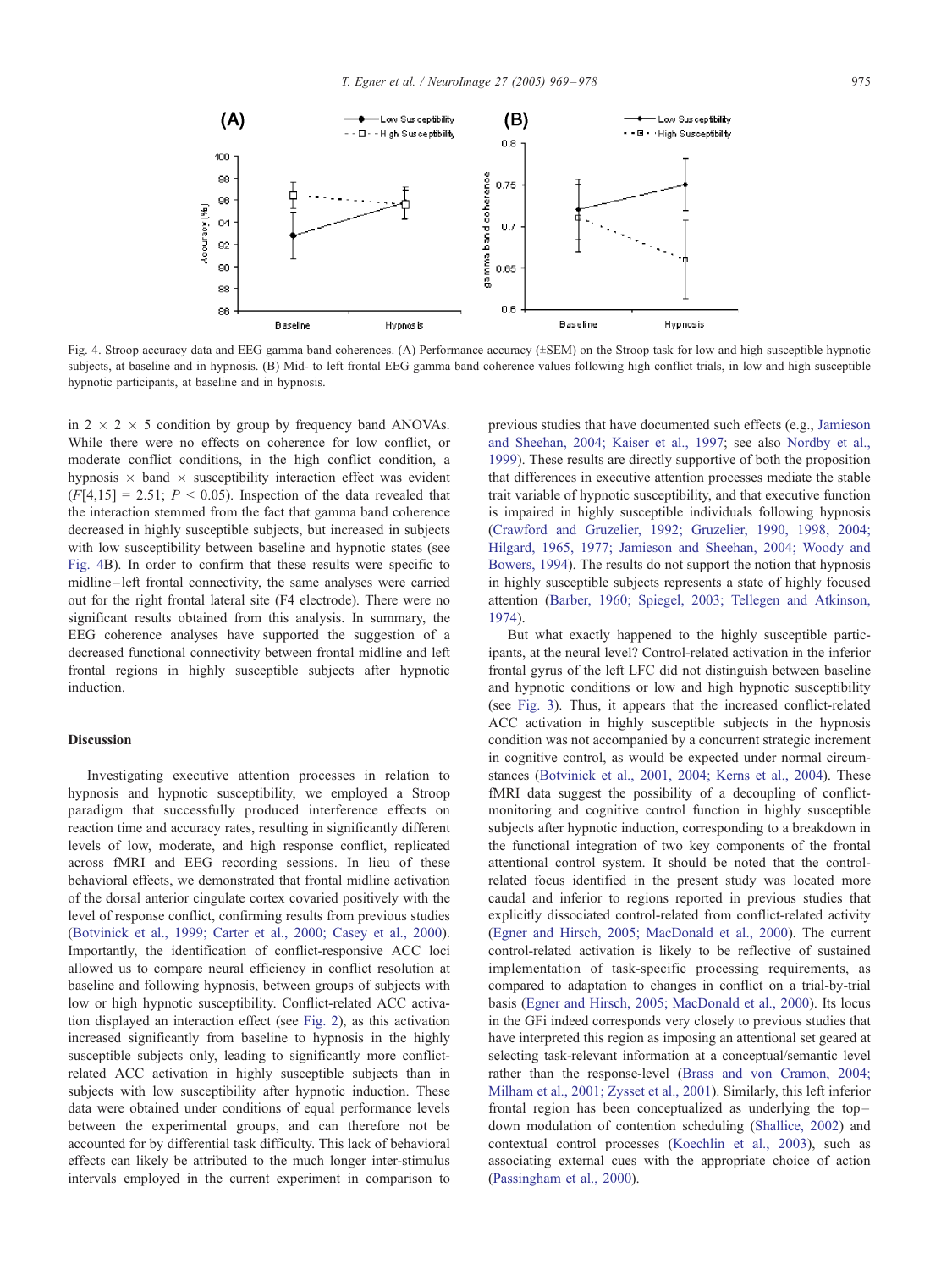<span id="page-7-0"></span>In support of the notion of a decoupling between conflict monitoring and control processes in hypnosis, the results obtained from analyzing functional connectivity, by means of EEG coherence measures, show that low and high susceptibility groups were distinguished by baseline-to-hypnosis changes in gamma band coherence between frontal midline and left lateral scalp sites. In participants with low susceptibility, gamma band coherence showed an increase, whereas in highly susceptible participants, it was found to be decreased, and this pattern was mirrored in the behavioral accuracy data (see [Fig. 4\)](#page-6-0), recalling previous findings of occasional performance improvement in subjects with low susceptibility following hypnotic induction (see [Gruzelier, 1998,](#page-8-0) 2000; Gruzelier et al., 2002). Coherence in the gamma frequency range has frequently been associated with functional connectivity processes, such as the binding of various features of a stimulus in primary sensory cortices ([Tallon-Baudry and Bertrand, 1999\)](#page-9-0) or of different stimulus classes paired during associative learning tasks ([Miltner et al., 1999\)](#page-8-0). Furthermore, it has been previously reported that hypnosis interfered with a (non-hypnotic) relationship between subjective ratings of pain and the amplitude of gamma oscillations localized to the ACC with low-resolution tomography (LORETA) ([Croft et al., 2002\)](#page-8-0).

Thus, together these data support the proposal that hypnosis in highly susceptible individuals may be underpinned by a profound alteration of frontal lobe functions ([Gruzelier, 1998, 2000\)](#page-8-0). We note that this was specific to regions engaged by the cognitive challenges posed by the Stroop task, and no background accompaniment of hypnosis was detected elsewhere in the brain. More specifically we found a fractionation between ACC conflict monitoring and left LFC cognitive control processes ([Jamieson and](#page-8-0) Sheehan, 2004). This complements previous reports of altered frontal EEG gamma coherence following hypnosis in highly susceptible subjects ([Jamieson et al., 2003\)](#page-8-0). Interestingly, Kaiser and colleagues (reported in [Gruzelier, 1998\)](#page-8-0) have also found that EEG alpha coherence was altered during hypnosis specifically within the left frontal lobe during a Stroop-like task. However, in that experiment [\(Kaiser et al., 1997\)](#page-8-0), a further dissociation between ACC processes measured by error-related negativity (NE, conflict monitoring) and error-related positivity (PE, context updating) was disclosed in the more highly susceptible participants. The NE was unaffected by hypnosis whereas hypnosis abolished the PE. This was interpreted as hypnosis influencing the impact of motivational factors and so compromising Stroop performance ([Gruzelier, 1998;](#page-8-0) Kaiser et al., 1997).

In conclusion, hypnotic susceptibility interacted with hypnotic induction in the effects on conflict-related ACC activity during a Stroop task. Following hypnosis, highly susceptible subjects exhibited significantly increased conflict-related ACC activation, indicative of decreased attentional efficiency, as compared to baseline, and as compared to subjects with low hypnotic susceptibility. This increased conflict, however, was not accompanied by corresponding adjustments in the allocation of cognitive control. High conflict events in the hypnotic condition in highly susceptible participants were furthermore characterized by a relatively decreased functional connectivity between midline and left lateral frontal lobe sites. These data are compatible with the proposal that trait differences in response to hypnotic suggestions (hypnotic susceptibility) are mediated by differences in attentional processing, and that hypnosis in highly susceptible subjects is underpinned by a functional decoupling of response conflict monitoring and cognitive control processes. These results contradict the assumption that hypnosis is directly associated with highly focused attention in highly susceptible hypnotic subjects. However, we suggest that the hypnosis-related decoupling of executive functions is highly malleable, as in the presence of strategic attentional instructions, superior conflict resolution can be achieved by highly susceptible participants ([Raz et al., 2002,](#page-9-0) 2003; Sheehan et al., 1988). The challenge of these results is now to delineate the mechanism(s) underlying the fractionation of executive functions, which may offer profound insights into attentional processes in the normal and disordered brain. The results contribute to a growing body of evidence from other investigators implicating the ACC in the hypnotic process and importantly in its analgesic actions ([Crawford et al., 1998; De](#page-8-0) Pascalis et al., 2001; Derbyshire et al., 2004; Faymonville et al., 2000; Horton et al., 2004; Rainville et al., 1999; Ray et al., 2002; Wik et al., 1999).

# Acknowledgments

The authors would like to thank D. McRobbie, R. Quest, A. Papadaki, and P. Nachev for technical support and advice. This research was supported by a grant to John Gruzelier from the Institut für Grenzgebiete der Psychologie und Psychohygiene, Freiburg (Germany).

## References

- Aikins, D., Ray, W.J., 2001. Frontal lobe contributions to hypnotic susceptibility. Int. J. Clin. Exp. Hypn.  $49, 320 - 329$ .
- Barber, T.X., 1960. The necessary and sufficient conditions for hypnotic behavior. Am. J. Clin. Hypn. 3, 31 – 42.
- Bench, C.J., Frith, C.D., Grasby, P.M., Friston, K.J., Paulesu, E., Frackowiak, R.S.J., Dolan, R.J., 1993. Investigations of the functional anatomy of attention using the Stroop test. Neuropsychologia 31, 907 – 922.
- Botvinick, M., Nystrom, L.E., Fissell, L., Carter, C.S., Cohen, J.D., 1999. Conflict monitoring versus selection-for-action in anterior cingulate cortex. Nature 402, 179-181.
- Botvinick, M., Braver, T.S., Barch, D.M., Carter, C.S., Cohen, J.D., 2001. Conflict monitoring and cognitive control. Psychol. Rev. 108,  $624 - 652$
- Botvinick, M.M., Cohen, J.D., Carter, C.S., 2004. Conflict monitoring and anterior cingulate cortex: an update. Trends Cogn. Sci. 8, 539 – 546.
- Brass, M., von Cramon, D.Y., 2004. Selection for cognitive control: a functional magnetic resonance imaging study on the selection of taskrelevant information. J. Neurosci. 24, 8847 – 8852.
- Brett, M., Anton, J.L., Valabregue, R., Poline, J.B., 2002. Region of interest analysis using an SPM toolbox. 8th International Conference on Functional Mapping of the Human Brain, June 2–6, 2002, Sendai, Japan. Available on CD-ROM in NeuroImage, Vol 16, No 2.
- Carter, C.S., Mintun, M., Cohen, J.D., 1995. Interference and facilitation effects during selective attention: an H215O PET study of Stroop task— Performance. Neuroimage 2, 264 – 272.
- Carter, C.S., MacDonald, A.M., Botvinick, M., Ross, L.L., Stenger, V.A., Noll, D., Cohen, J.D., 2000. Parsing executive processes: strategic vs. evaluative functions of the anterior cingulate cortex. Proc. Natl. Acad. Sci. U. S. A. 97, 1944-1948.
- Casey, B.J., Thomas, K.M., Welsh, T.F., Badgaiyan, R.D., Eccard, C.H., Jennings, J.R., Crone, E.A., 2000. Dissociation of response conflict, attentional selection, and expectancy with functional magnetic resonance imaging. Proc. Natl. Acad. Sci. U. S. A. 97, 8728 – 8733.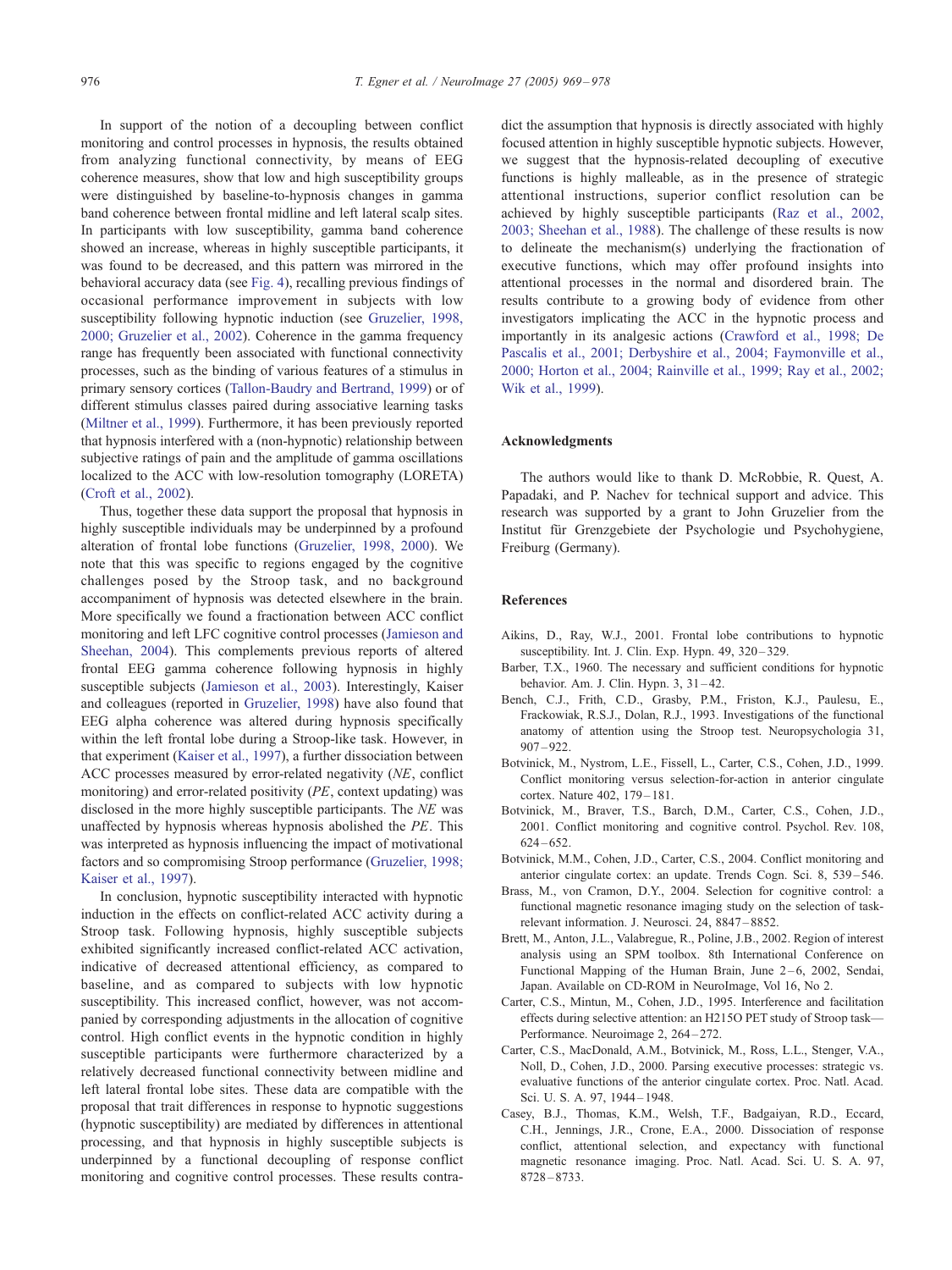- <span id="page-8-0"></span>Cikurel, K., Gruzelier, J., 1990. The effect of an active-alert hypnotic induction on lateral asymmetry in haptic processing. Br. J. Exp. Clin. Hypn. 7, 17-25.
- Crawford, H.J., Gruzelier, J.H., 1992. A midstream view of the neuropsychophysiology of hypnosis: recent research and future directions. In: Fromm, E., Nash, M. (Eds.), Contemporary Hypnosis Research. Guilford Press, New York, USA, pp. 227 – 266.
- Crawford, H.J., Horton, J.E., Harrington, G.C., Vendemia, J.M.C., Plantec, M.B., Jung, S., et al., 1998. Hypnotic analgesia (disattending pain) impacts neuronal network activation: an fMRI study of noxious somatosensory TENS stimuli. Neuroimage 7, S436.
- Croft, R.J., Barry, R.J., 2000. EOG-correction of blinks with saccade coefficients: a test and revision of the aligned-artefact average solution. Clin. Neurophysiol. 111, 440-443.
- Croft, R.J., Williams, J.D., Haenschel, C., Gruzelier, J.H., 2002. Pain perception, hypnosis and 40 Hz oscillations. Int. J. Psychophysiol. 46,  $101 - 108.$
- De Pascalis, V., Magurano, M.R., Bellusci, A., Chen, A.C., 2001. Somatosensory event-related potential and autonomic activity to varying pain reduction cognitive strategies in hypnosis. Clin. Neurophysiol. 112, 1475 – 1485.
- Derbyshire, S.W., Whalley, M.G., Stenger, V.A., Oakley, D.A., 2004. Cerebral activation during hypnotically induced and imagined pain. Neuroimage 23, 392-401.
- Egner, T., Hirsch, J., 2005. The neural correlates and functional integration of cognitive control in a Stroop task. Neuroimage 24, 539 – 547.
- Faymonville, M.E., Laureys, S., Degueldre, C., DelFiore, G., Luxen, A., Franck, G., Lamy, M., Maquet, P., 2000. Neural mechanisms of antinociceptive effects of hypnosis. Anesthesiology 92, 1257 – 1267.
- Friston, K.J., Holmes, A.P., Worsley, K.J., Poline, J.-B., Frith, C.D., Frackowiak, R.S.J., 1995. Statistical parametric maps in functional imaging: a general linear approach. Hum. Brain Mapp. 2, 189-210.
- Genovese, C.R., Lazar, N.A., Nichols, T., 2002. Thresholding of statistical maps in functional neuroimaging using the false discovery rate. Neuroimage 15, 870-878.
- Gruzelier, J.H., 1990. Neurophysiological investigations of hypnosis: cerebral laterality, and beyond. In: Van Dyck, R., Spinhoven, P.H., Van der Does, A.J.W. (Eds.), Hypnosis: Theory, Research, and Clinical Practice. Free University Press, pp. 38-51.
- Gruzelier, J.H., 1998. A working model of the neurophysiology of hypnosis: a review of the evidence. Cont. Hyp.  $15, 3-21$ .
- Gruzelier, J.H., 2000. Redefining hypnosis: theory, methods and integration. Cont. Hyp. 17, 51-70.
- Gruzelier, J.H., 2004. Neurophysiologische Eroerterung der unguenstigen Effekte der Hypnose unter besonderer Beruecksichtigung der Buehnen-Hypnose. Hypn. Kognit. 21, 225 – 259.
- Gruzelier, J.H., Brow, T.D., 1985. Psychophysiological evidence for a state theory of hypnosis and susceptibility. J. Psychosom. Res. 29, 287 – 302.
- Gruzelier, J.H., Warren, K., 1993. Neuropsychological evidence for reductions on left frontal tests with hypnosis. Psychol. Med. 23,  $93 - 101.$
- Gruzelier, J.H., Brow, T.D., Perry, A., Rhonder, J., Thomas, M., 1984. Hypnotic susceptibility: a lateral predisposition and altered cerebral asymmetry under hypnosis. Int. J. Psychophysiol. 2, 131 – 139.
- Gruzelier, J.H., Allison, J., Conway, A., 1988. A psychophysiological differentiation between hypnosis and the simulation of hypnosis. Int. J. Psychophysiol. 6, 331 – 338.
- Gruzelier, J.H., Gray, M., Horn, P., 2002. The involvement of frontally modulated attention in hypnosis and hypnotic susceptibility: cortical evoked potential evidence. Cont. Hyp. 19, 179-189.
- Halligan, P.W., Athwal, B.S., Oakley, D.A., Frackowiak, R.J.S., 2000. Imaging hypnotic paralysis: implications for conversion hysteria. Lancet 355, 986-987.
- Hilgard, E.R., 1965. Hypnotic Susceptibility. Harcourt, Brace, and World, New York, USA.
- Hilgard, E.R., 1977. Divided Consciousness: Multiple Controls in Human Thought and Action. Wiley Interscience, New York, USA.
- Horton, J.E., Crawford, H.J., Harrington, G., Downs III, J.H., 2004. Increased anterior corpus callosum size associated positively with hypnotizability and the ability to control pain. Brain 127, 1741 – 1747.
- Jamieson, G.A., Sheehan, P.W., 2002. A critical evaluation of the relationship between sustained attentional abilities and hypnotic susceptibility. Cont. Hyp. 19, 62-74.
- Jamieson, G.A., Sheehan, P.W., 2004. An empirical test of Woody and Bower's dissociated control theory of hypnosis. Int. J. Clin. Exp. Hypn. 52, 232 – 249.
- Jamieson, G.A., Zech, T.F., Hasegawa, H., Burgess, A.P., Bennion, A., Gruzelier, J.H., 2003. Dissociated control in hypnosis: evidence from changes in cortical gamma band coherence. 33rd Annual Congress of the Australian Society for Hypnosis September 11 – September 16 2003, Gold Coast, Australia.
- Jutai, J., Gruzelier, J.H., Golds, J., Thomas, M., 1993. Bilateral auditoryevoked potentials in conditions of hypnosis and focused attention. Int. J. Psychophysiol. 15, 167 – 176.
- Kaiser, J., Barker, R., Haenschel, C., Baldeweg, T., Gruzelier, J.H., 1997. Hypnosis and event-related potential correlates of error processing in a Stroop-type paradigm: a test of the frontal hypothesis. Int. J. Psychophysiol. 27, 215 – 222.
- Kallio, S., Revonsuo, A., Hamalainen, H., Markela, J., Gruzelier, J.H., 2001. Anterior brain functions and hypnosis: a test of the frontal hypothesis. Int. J. Clin. Exp. Hypn. 49, 95 – 108.
- Kerns, J.G., Cohen, J.D., MacDonald, A.W., Cho, R.Y., Stenger, V.A., Carter, C.S., 2004. Anterior cingulate conflict monitoring and adjustments in control. Science 303, 1023 – 1026.
- Koechlin, E., Ody, C., Kouneiher, F., 2003. The architecture of cognitive control in the human prefrontal cortex. Science 302, 1181-1185.
- Kosslyn, S.M., Thompson, W.L., Costantini-Ferrando, M.F., Alpert, N.M., Spiegel, D., 2000. Hypnotic visual illusion alters color processing in the brain. Am. J. Psychiatry 157, 1279 – 1284.
- Lynn, S.J., Kirsch, I., Barabasz, A., Cardena, E., Patterson, D., 2000. Hypnosis as an empirically supported clinical intervention: the state of the evidence and a look at the future. Int. J. Clin. Exp. Hypn. 48,  $239 - 259$
- MacDonald, A.W., Cohen, J.D., Stenger, V.A., Carter, C.S., 2000. Dissociating the role of the dorsolateral prefrontal and anterior cingulate cortex in cognitive control. Science 288, 1835 – 1838.
- MacLeod, C.M., 1991. Half a century of research on the stroop effect: an integrative review. Psychol. Bull. 109, 163 – 203.
- Maldjian, J.A., Laurienti, P.J., Kraft, R.A., Burdette, J.H., 2003. An automated method for neuroanatomic and cytoarchitectonic atlas-based interrogation of fMRI data sets. Neuroimage 19, 1233 – 1239.
- Milham, M.P., Banich, M.T., Webb, A., Barad, V., Cohen, N.J., Wszalek, T., Kramer, A.F., 2001. The relative involvement of anterior cingulate and prefrontal cortex in attentional control depends on the nature of the conflict. Brain Res. Cog. Brain Res. 12, 467 – 473.
- Miltner, W.H., Braun, C., Arnold, M., Witte, H., Taub, E., 1999. Coherence of gamma-band EEG activity as a basis for associative learning. Nature 397, 434 – 436.
- Nordby, H., Hugdahl, K., Jasiukaitis, P., Spiegel, D., 1999. Effects of hypnotizability on performance of a Stroop task and event-related potentials. Percept. Mot. Skills 88, 819 – 830.
- Passingham, R.E., Toni, I., Rushworth, M.F.S., 2000. Specialisation within the prefrontal cortex: the ventral prefrontal cortex and associative learning. Exp. Brain Res. 133, 103-113.
- Rainville, P., Duncan, G.H., Price, D.D., Carrier, B., Bushnell, M.C., 1997. Pain affect encoded in human anterior cingulate but not somatosensory cortex. Science 277, 968 – 971.
- Rainville, P., Hofbauer, R.K., Paus, T., Duncan, G.H., Bushnell, M.C., Price, D.D., 1999. Cerebral mechanisms of hypnotic induction and suggestion. J. Cogn. Neurosci. 11, 110 – 125.
- Rainville, P., Hofbauer, R.K., Bushnell, M.C., Duncan, G.H., Price, D.D., 2002. Hypnosis modulates activity in brain structures involved in the regulation of consciousness. J. Cogn. Neurosci. 14, 887 – 901.